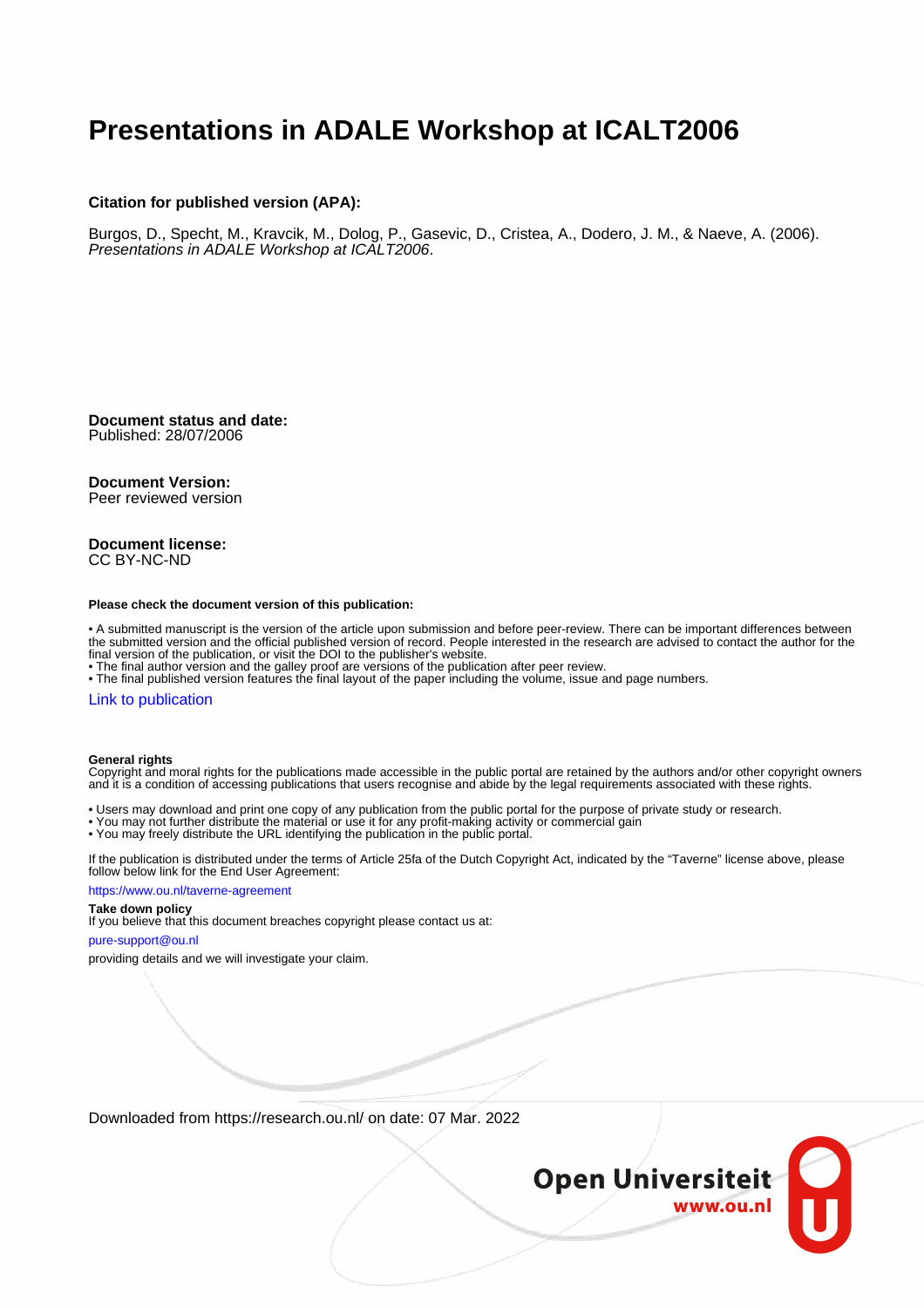# Implementing Adaptive Educational Methods in IMS-LD

Marcus Specht and Daniel Burgos Open Universiteit Nederlands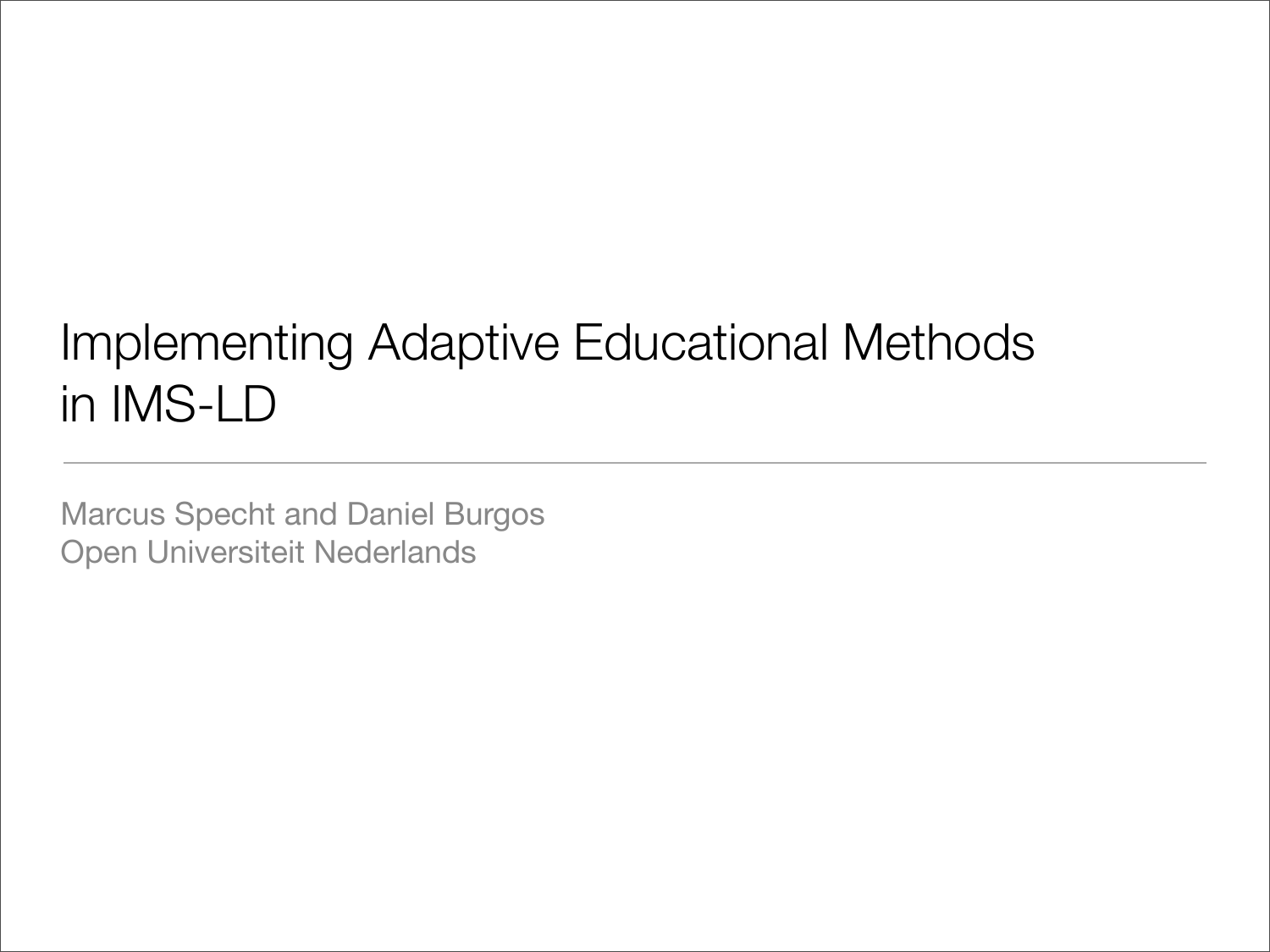adaptation in educational systems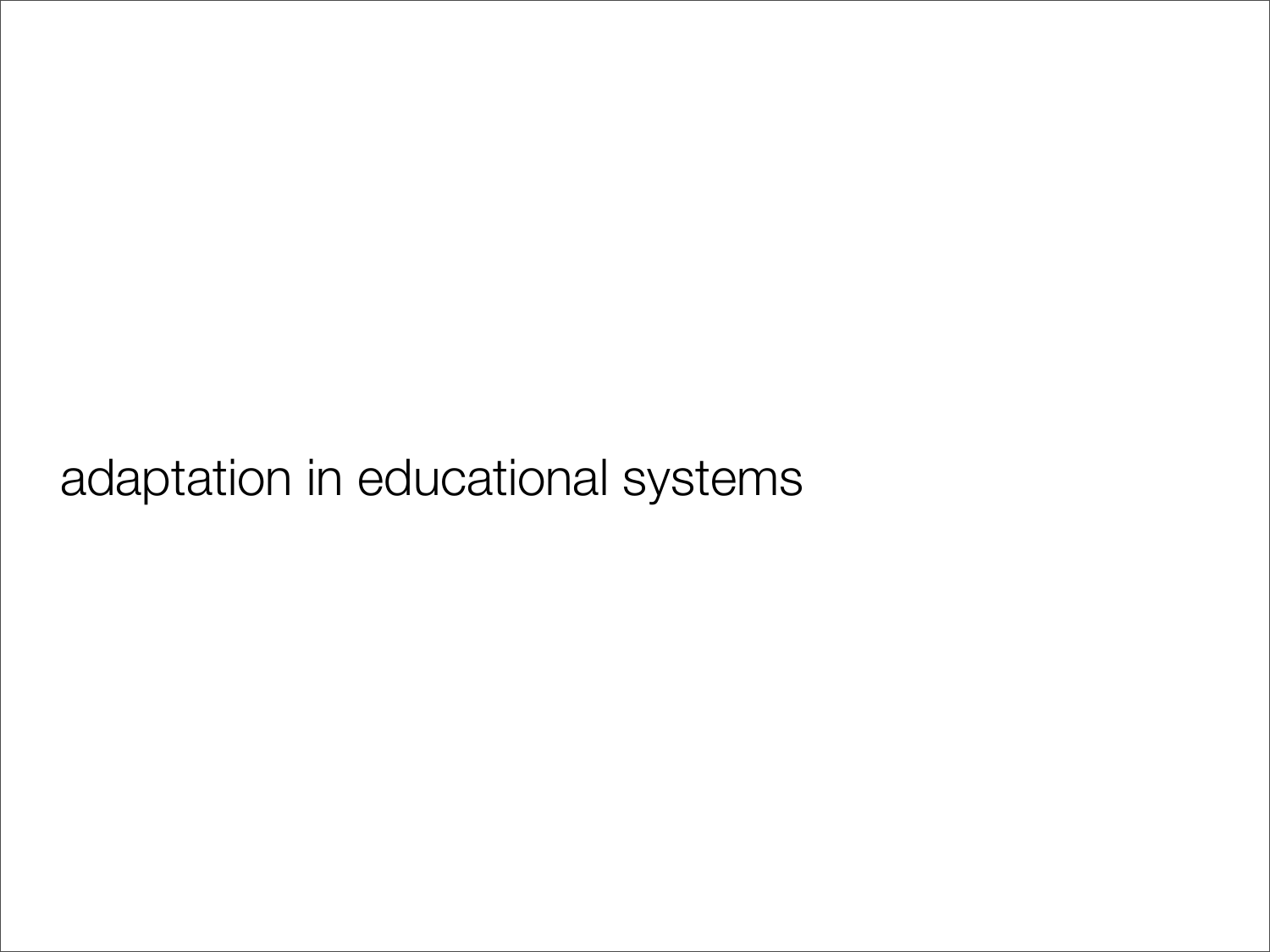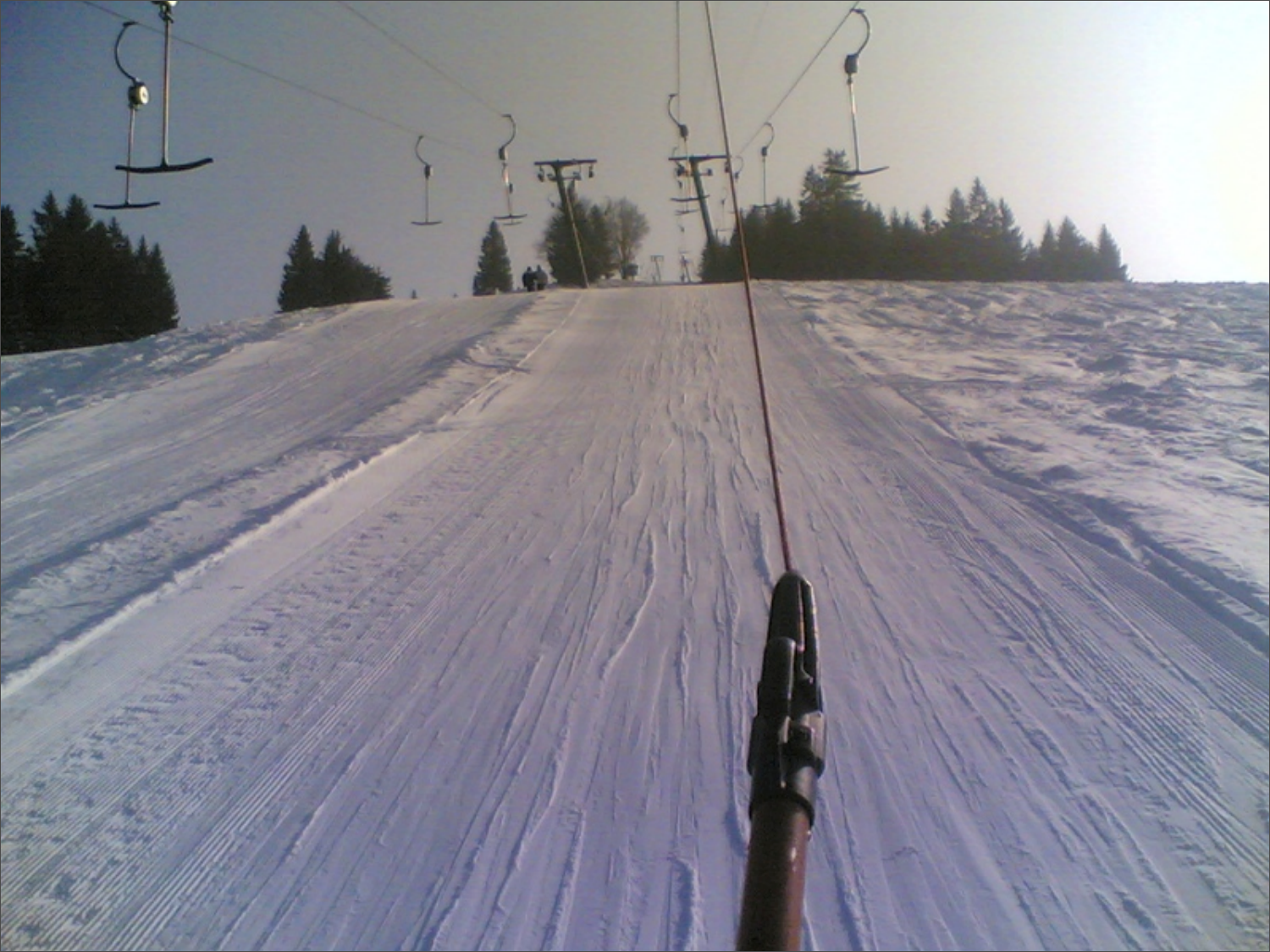learning paths, exploration in adaptive systems, flexible content and systems

 $n = 1$ 

**All a all A**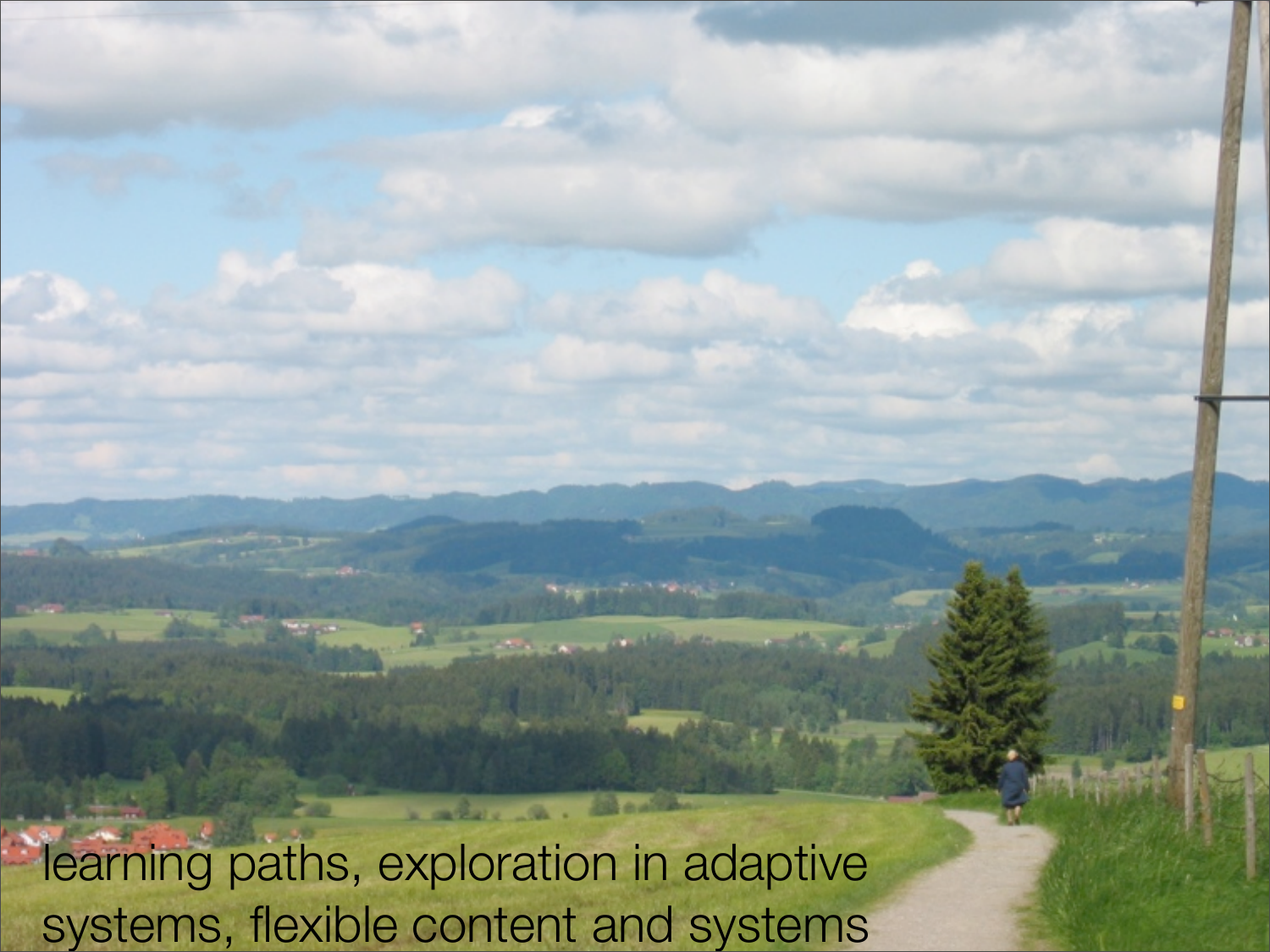educational patterns, learning design, and adaptation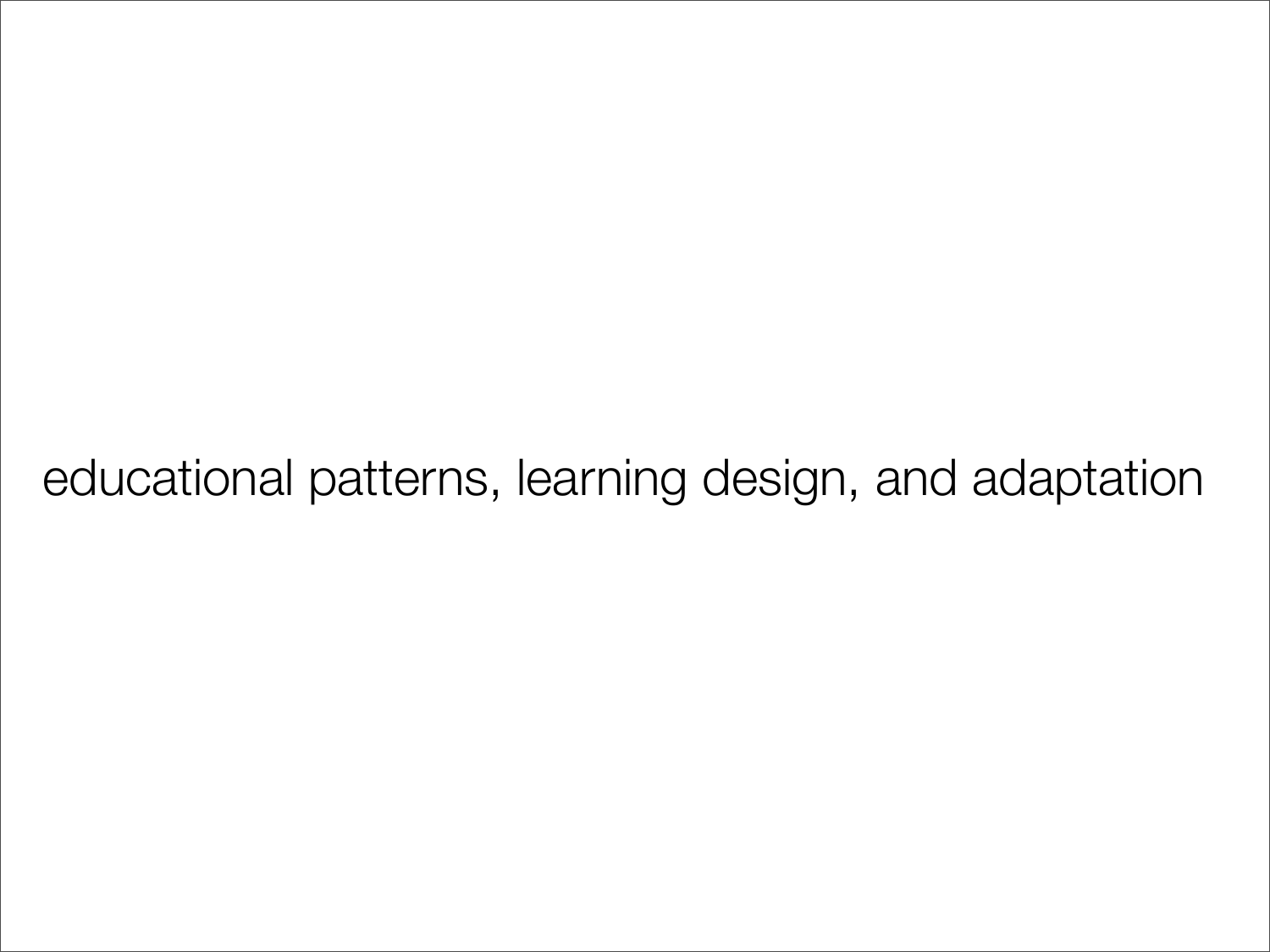## *Project AUTC <http://www.learningdesigns.uow.edu.au/project/index.htm>*

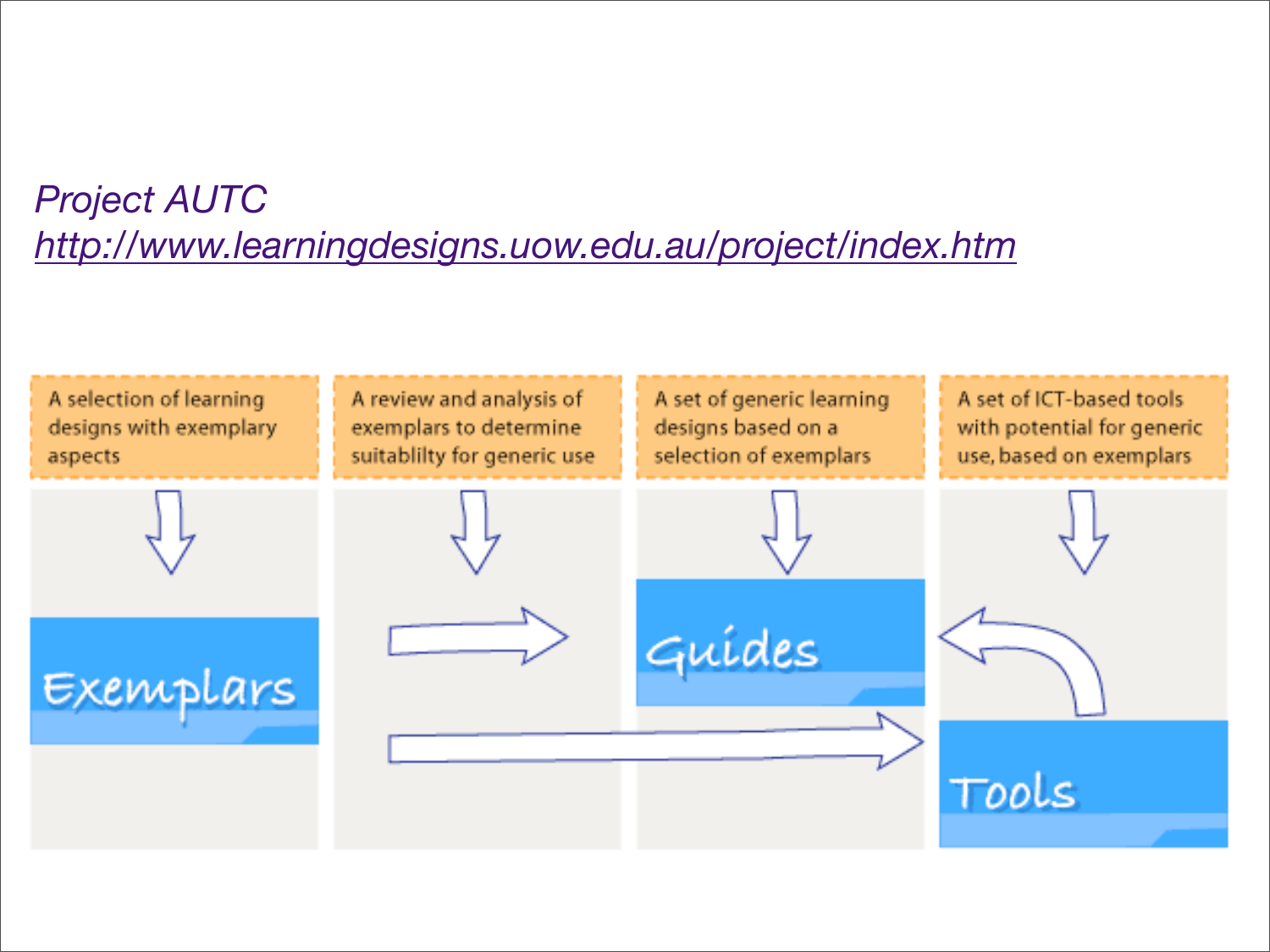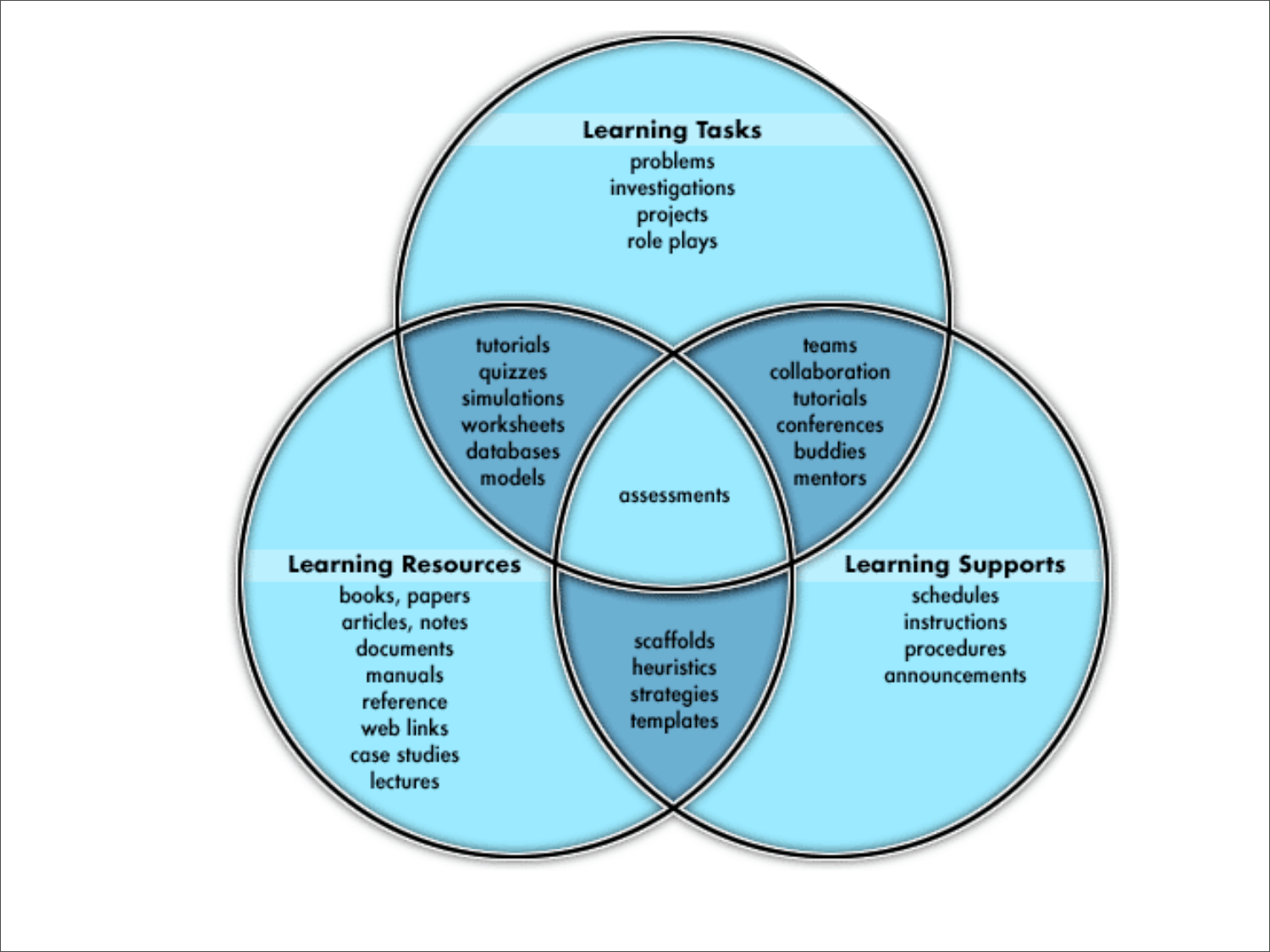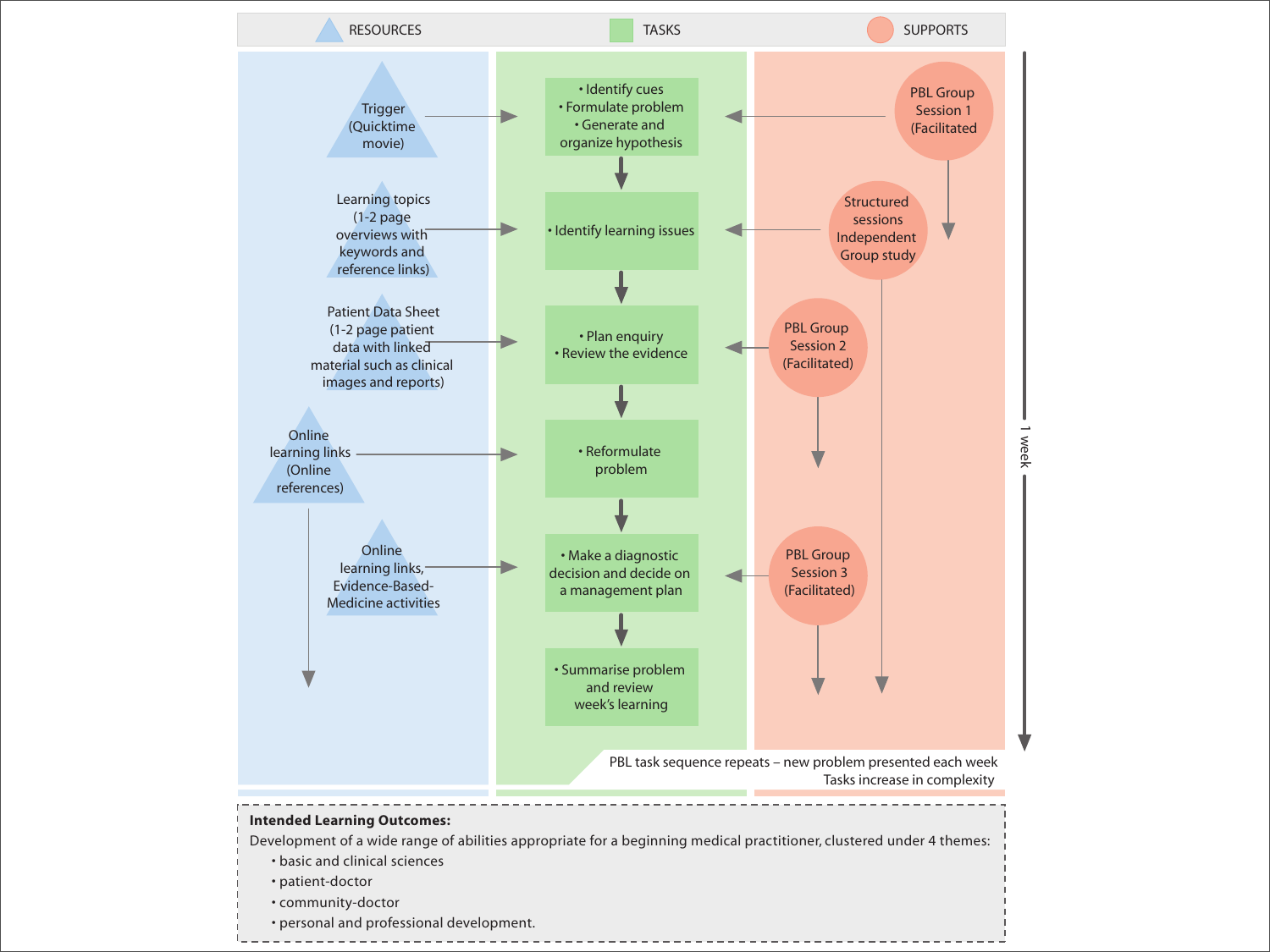## Adaptive Methods and a Classification Schema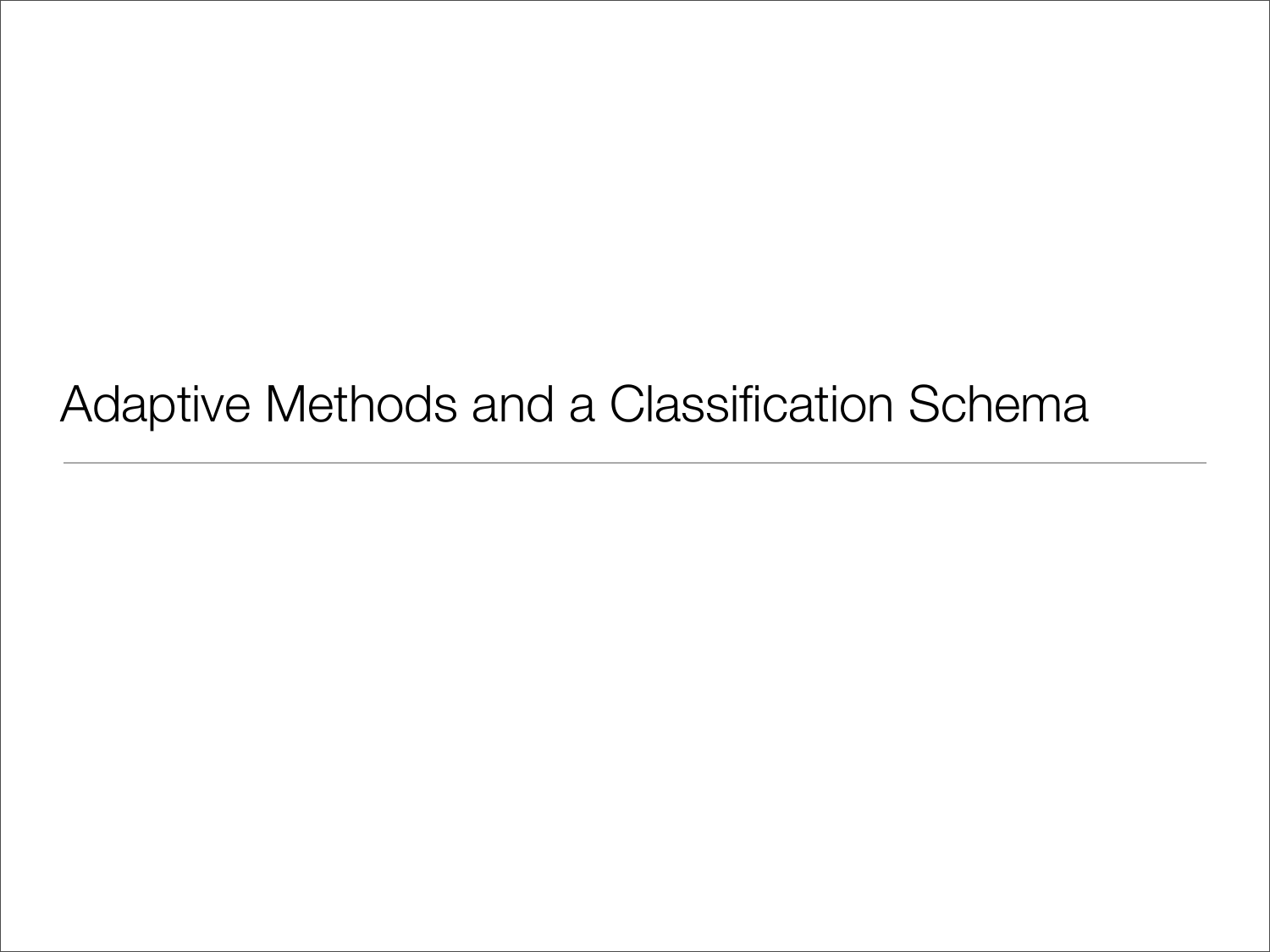# taxonomy of adaptive methods

## **What is adapted …**

- Learning goal
	- Content
- Teaching method
	- Content
	- Teaching style
	- Media selection
	- Sequence
	- Time constraints
	- Help

### • Presentation

- Hiding
- Dimming
- Annotation

## **… to what features…**

- Learner
- Preferences
- Usage
- Previous knowledge, professional background
- Knowledge
- Interests, Goals
- Task
- Context
- Complexity
- Situational Context
- Position

## **… and why?**

- Didactical reasons
- Preference model
- Compensation of deficits
- Reduction of deficits
- Ergonomic reasons
- Efficiency
- Effectiveness
- Acceptance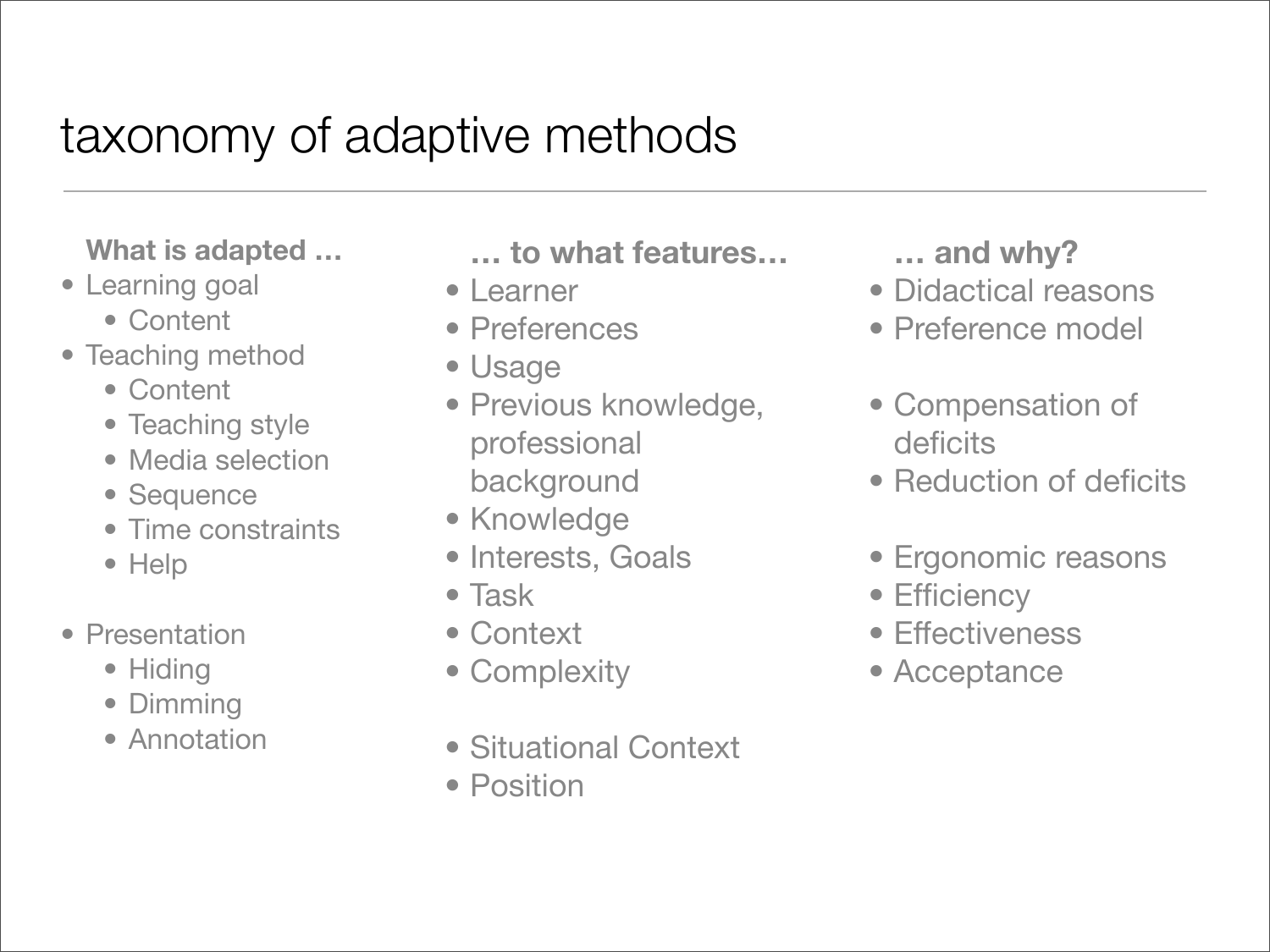|                                     | what                                            | to what                        | why                                         | how                          |
|-------------------------------------|-------------------------------------------------|--------------------------------|---------------------------------------------|------------------------------|
| adaptive<br>sequencing 1            | sequencing<br>learning activities               | tested<br>knowledge, quiz      | compensation of<br>deficits                 | user tracking                |
| adaptive<br>sequencing 2            | introduction of<br>interaction<br>possibilities | level of expertise             | usability, focus<br>on learning<br>activity | usage tracking               |
| adaptive<br>presentation            | selection of<br>media (DIVs)                    | preferences,<br>learning style | compensation,<br>acceptance                 | user input                   |
| adaptive<br>navigation<br>support   | hyperlink<br>annotation                         | knowledge                      | guidance                                    | user tracking                |
| adaptive<br>navigation<br>support 2 | hyperlink<br>annotation                         | community<br>activities        | social guidance                             | user tracking,<br>clustering |
|                                     |                                                 |                                |                                             |                              |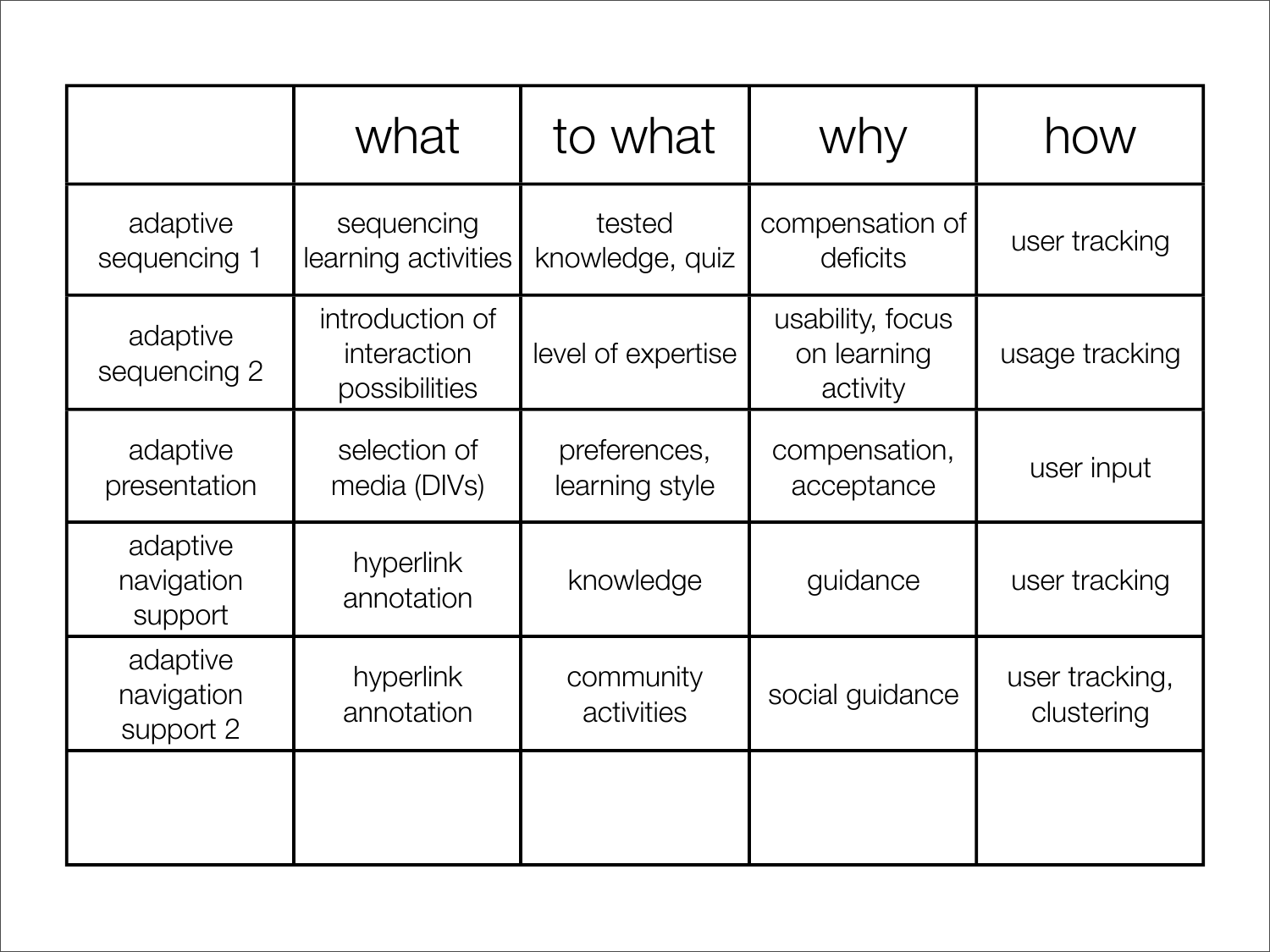# Implementation in IMS LD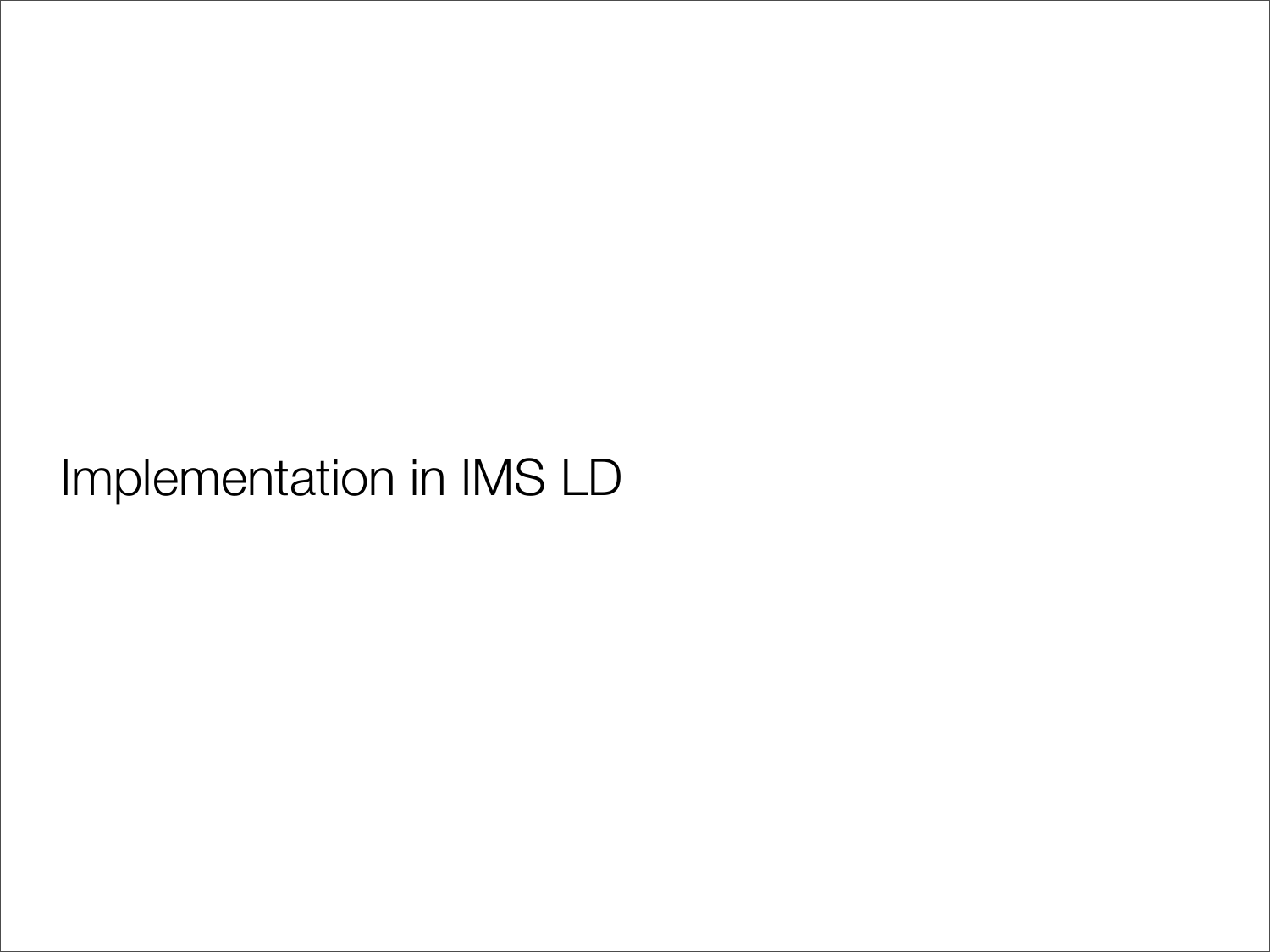## main components of IMS-LD to model adaptivity

• Local, Global, Group, Role Properties -> Adaptation to Knowledge, Preferences, Attributes, Group, **Stereotypes** 

• Environment

->Adaptive User Interfaces and increasingly interactive learning environments

- Conditionals and Calculations ->Adaptive Content Presentation
- Roles -> Collaborative Distributed Learning, Adaptability